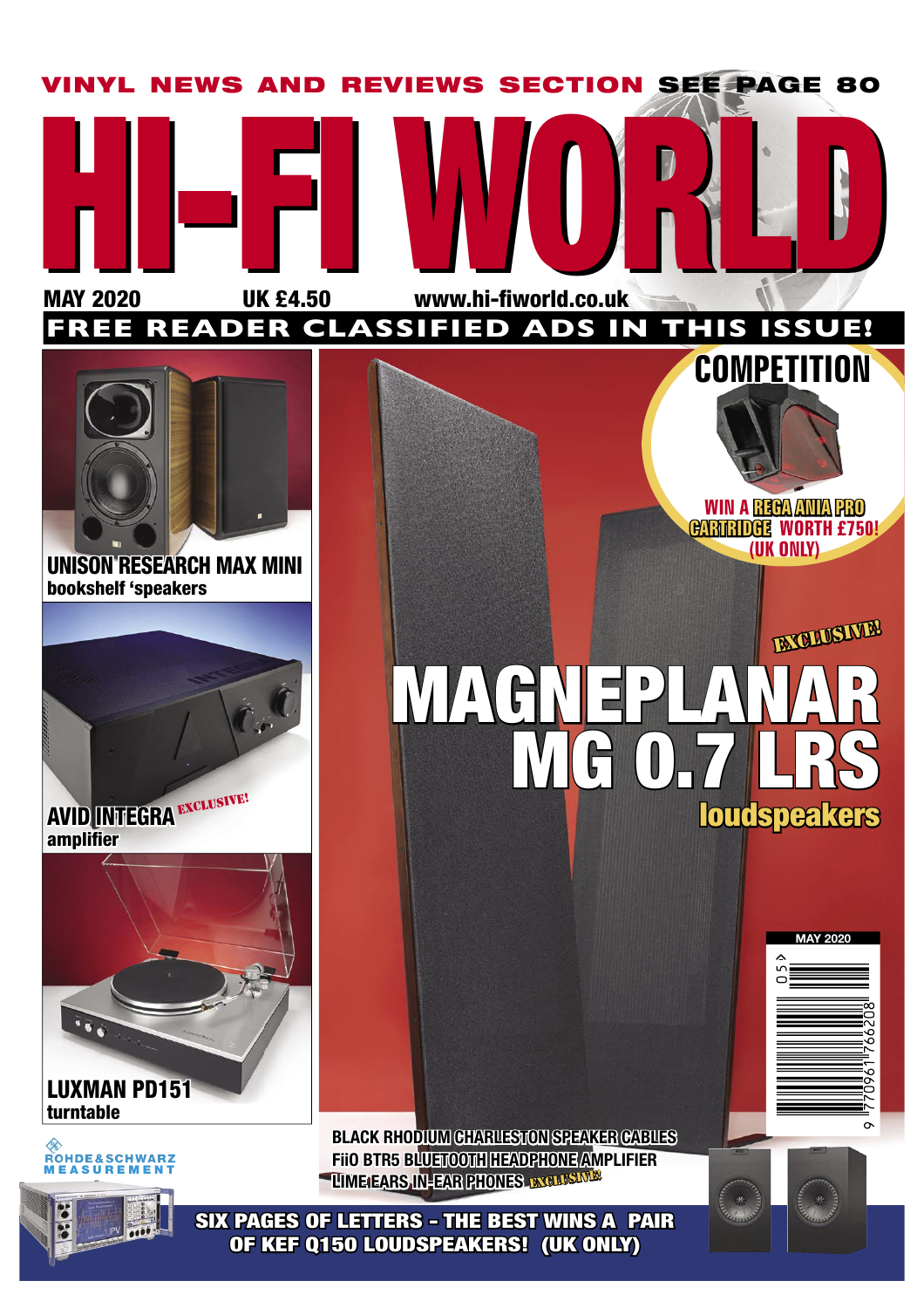

# More Than Mini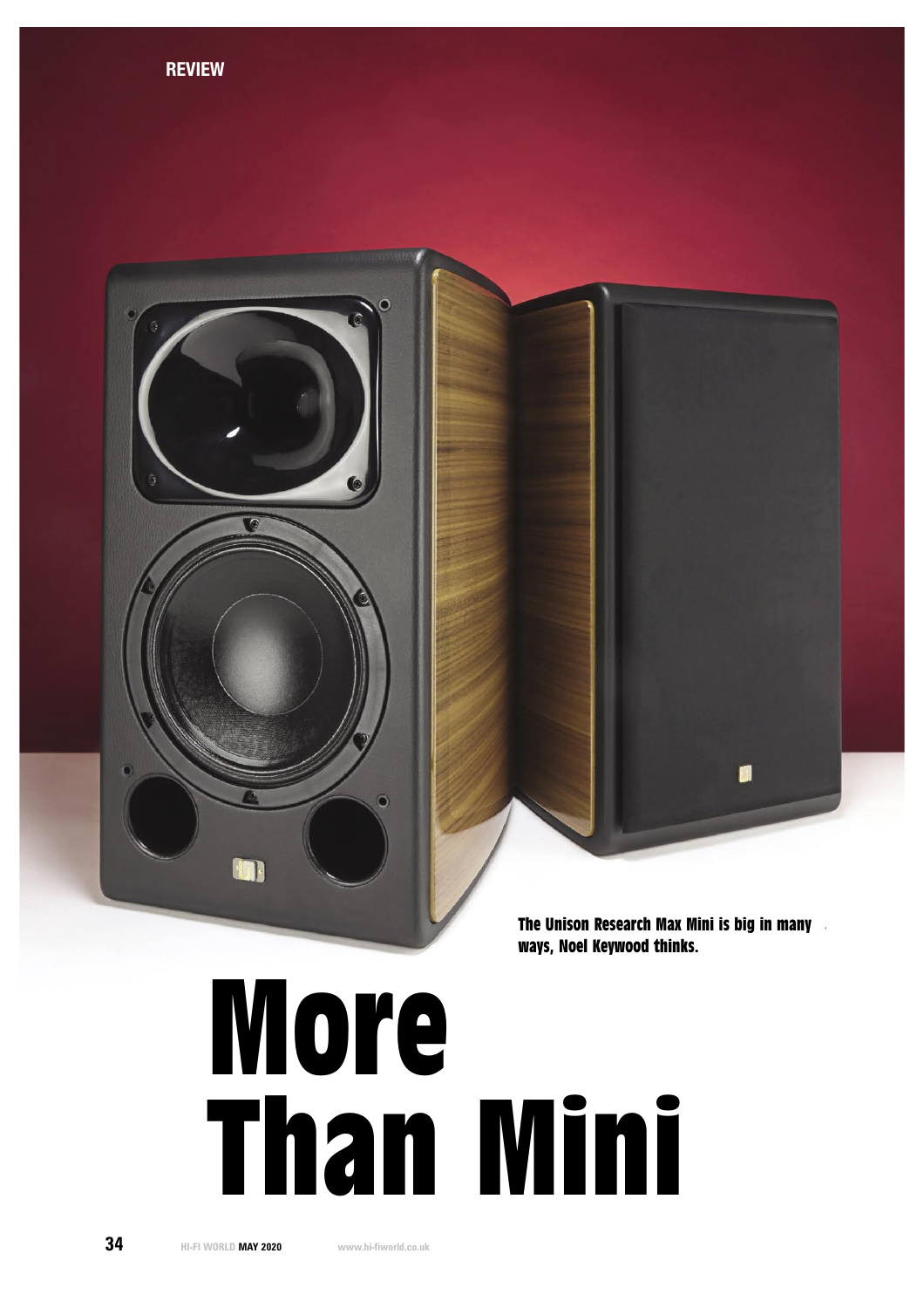e've reviewed many<br>
Unison Research<br>
(Italy) valve ampli-<br>
fiers in the past and<br>
they sounded lovely<br>
— silky smooth,<br>
full bodied and atmospheric, in<br>
the smooth is a smooth in the smooth of the smooth in the smooth of t Unison Research (Italy) valve amplifiers in the past and they sounded lovely – silky smooth,

true valve style. Making the arrival of their Max Mini loudspeakers designed for valves welcome in our offices. Would they suit a valve amplifier is the obvious question? What does "Designed for valves" mean?

 The Max Minis are heavy, weighing 15kg each. I found them challenging to lift. The cabinets are sizeable at 495mm high, 285mm wide and 360mm deep so you'd need a sturdy bookshelf for them. Stand mounting is more suitable and that's how I reviewed them. Just as Unison Research say, these loudspeakers deliver massive volume from a few Watts, as our measurements showed, but to achieve this using an unusual design approach impacts cost – a healthy £2849.

 Dominating the front panel is a large horn driven by a 1in (25mm) titanium dome tweeter that works from 1.5kHz up to 20kHz Unison Research say – and our measurements confirm. A horn like this delivers very high volume from little input and is difficult to match into a bass unit in terms of sensitivity. To do so Unison Research use a large 8in (203mm) bass driver loaded by what is a big volume cabinet to get sensitivity up to that of the horn. And it works, matching well enough down to 200Hz, before deep bass falls away. Enter room.

 In a medium to small room, and placed close to a rear wall, the room will boost bass to give a balanced sound. So although on the large side the Max Mini is for medium to small rooms up to 16ft (circa 5m) long, and for near-all placement. It may well be this is why they are labelled bookshelf

from just one measly Watt of input – up to big Tannoy levels. Here's where the Max Mini scores: it offers the sensitivity of a big floorstander in a compact cabinet – quite a feat. That means a specialist amplifier like a singleended 300B design delivering 9 Watts would suit, and so would a Quad Vena II solid-state design (45 Watts). Bigger amplifiers in the 100 Watt herd would be fine with volume turned down but a loudspeaker as sensitive as this does not need such power. The claim "designed for valves" comes into focus here.

 The cabinets are solidly built and superbly finished with a deep gloss lacquered veneer of Cherry, Walnut or Mahogany. The front

grille is removable and acoustically transparent, having no affect upon the sound on or off. Wide dispersion makes positioning uncritical: they can point straight down the room or be toed in – no difference.

 At rear a large toggle switch can be set at a centre neutral position, or down for Solid-State and up for Valve. Centre and Solid-State gave identical results under measurement and listening but Valve raised the

lower midrange for a slightly warmer sound. It was a fairly subtle change and I was happy enough with the central neutral position.

## **SOUND OUALITY**

I ran the Max Mini first from our Creek Evolution 100A amplifier and then from our Icon Audio Stereo 30SE single-ended valve

"Images loomed large: the Max Minis constructed a massive sound stage"

designs, and have put ports on the front, not the rear.

 Unison Research claim these 'speakers produce a loud 93dB

amplifier, so it got both solid-state and valve (tube) drive. Up front as a source was our Oppo BDP-205D CD player with its ESS9018 DAC,

linear power supply and smooth sound. Hi-res came from a fully floating battery driven Astell&Kern AK120 portable player connected via the optical digital input. Cables were Chord Company Signature Reference for loudspeakers and Epic for interconnects.

 At first listen the Max Minis were, by consensus in the office, sharp and edgy. We gave them a long run in to smooth things out and the edginess disappeared, but they are strongly midband forward so remained vivid with our relatively relaxed Creek amplifier. Josefine Cronholm loomed large in front of me singing Gates of Istanbul (CD) – so forward and clear it seemed someone had put a magnifying glass on her vocals.



At the centre of the horn lies a titanium dome tweeter surrounded by protective grille.

 This is the new balance: 'speakers of yesteryear had a crossover dip that made them sound soft and easy; now a lift replaces the dip for a sound that's dramatically forward. This makes the Max Minis different to what you may expect from a valve friendly loudspeaker: they are not in themselves soft or warm.

 Set to 'Solid-State' and driven by our Creek the deep bass from Bazouki in Gates of Istanbul that I know from this review track was on the light side in our large room, clean but lacking low end weight. In a smaller room however, meaning less than 16ft long, room gain at low frequencies due to resonant modes in the bass region would lift this shortfall nicely to give a sense of balance and fast if not deep bass.